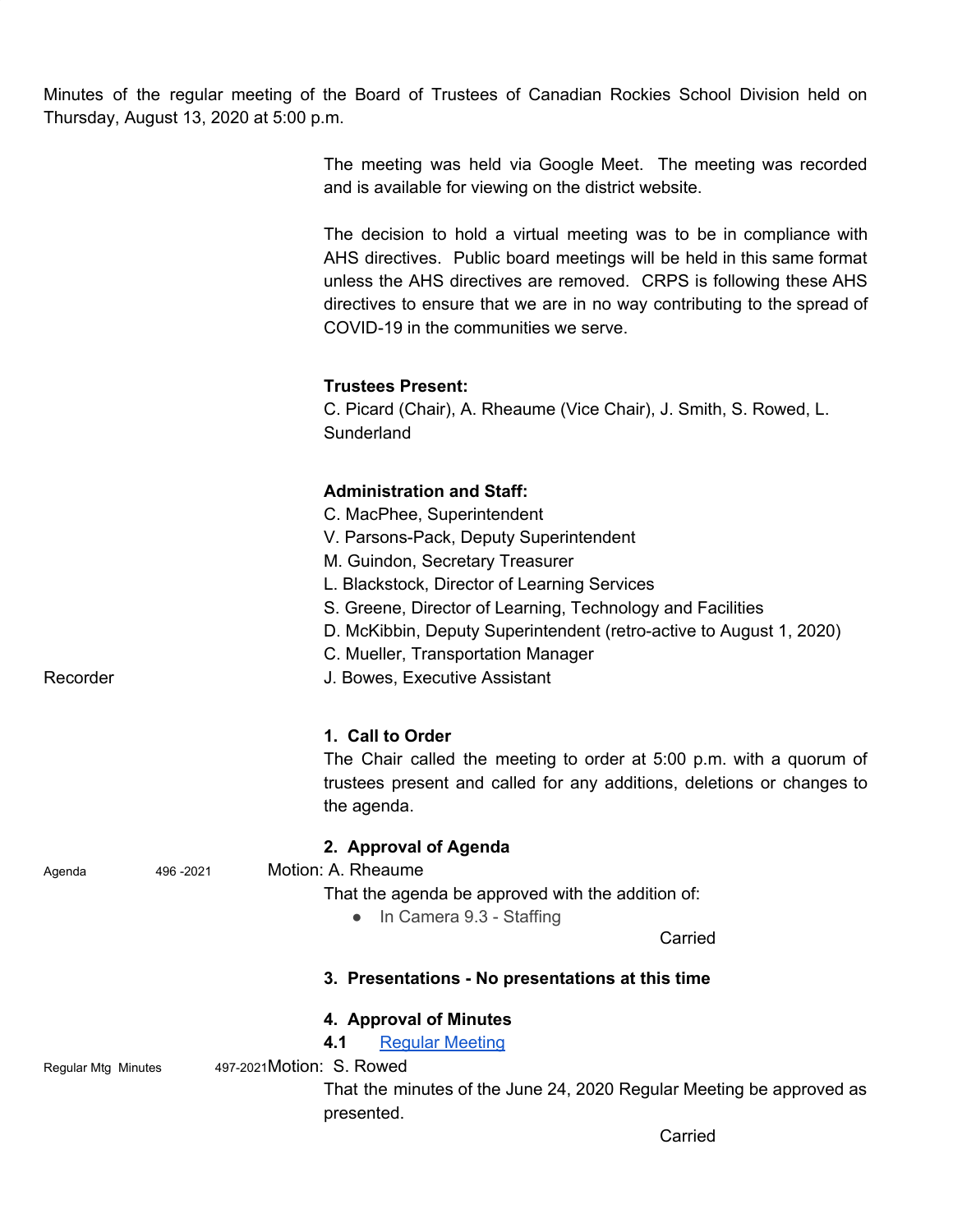#### **5. Action Items**

**5.1** Public School Board, [Organizational](https://drive.google.com/file/d/1EAQrNcw8xfc-a4-dvasdz9SUtb88XRHf/view?usp=sharing) and Committee of the Whole [Meeting](https://drive.google.com/file/d/1EAQrNcw8xfc-a4-dvasdz9SUtb88XRHf/view?usp=sharing) Dates

Meeting Dates 498-2021 Motion: J. Smith

That the Board set the 2020-2021 meeting dates for the Organizational, Public School Board and Committee of the Whole Meetings as follows: Organizational Meeting - September 23, 2020

Public School Board Meetings - September 23, 2020, October 21, 2020, November 24, 2020, No meeting in December, January 27, 2021, February 24, 2021, March 23, 2021, April 21, 2021, May 26, 2021, June 23, 2021

Committee of the Whole Meetings - September 15, 2020, October 13, 2020, November 10, 2020, December 8, 2020, January 12, 2021, February 9, 2021, March 9, 2021, April 21, 2021, May 11, 2021, June 15, 2021.

Carried

## **6. Information / Discussion**

- **6.1** [Superintendent](https://drive.google.com/file/d/1ENfTjst4K1YptZa4CBSG7QIEB-6ImgjV/view?usp=sharing) Report Verbal Report
	- Impacts of COVID-19
		- International Student Program
		- Re-Entry Plan

# **6.2** [2020-2021](https://drive.google.com/file/d/1EXQ692rsrMUUU6E8rvB5iZqk94cdhbkr/view?usp=sharing) Re-Entry Plan Update

## **7. Board Items**

- **7.1 Board Highlights**
	- Re-Entry Document
- **7.2 Correspondence** Board Chair [Receives](https://drive.google.com/file/d/13X5d775guJeMfrhumF_h2aBOHk55hm3X/view?usp=sharing) Northern Lights Award

## **7.3 Trustee Reports**

- **7.3.1** C. Picard
	- Reviewing the many Re-Entry Draft Documents
- **7.3.2** A. Rheaume
	- Nothing to report at this time
- **7.3.3** J. Smith
	- PSBC Meeting
- **7.3.4** L. Sunderland
	- Nothing to report at this time
- **7.3.5** S. Rowed
	- PSBC Meeting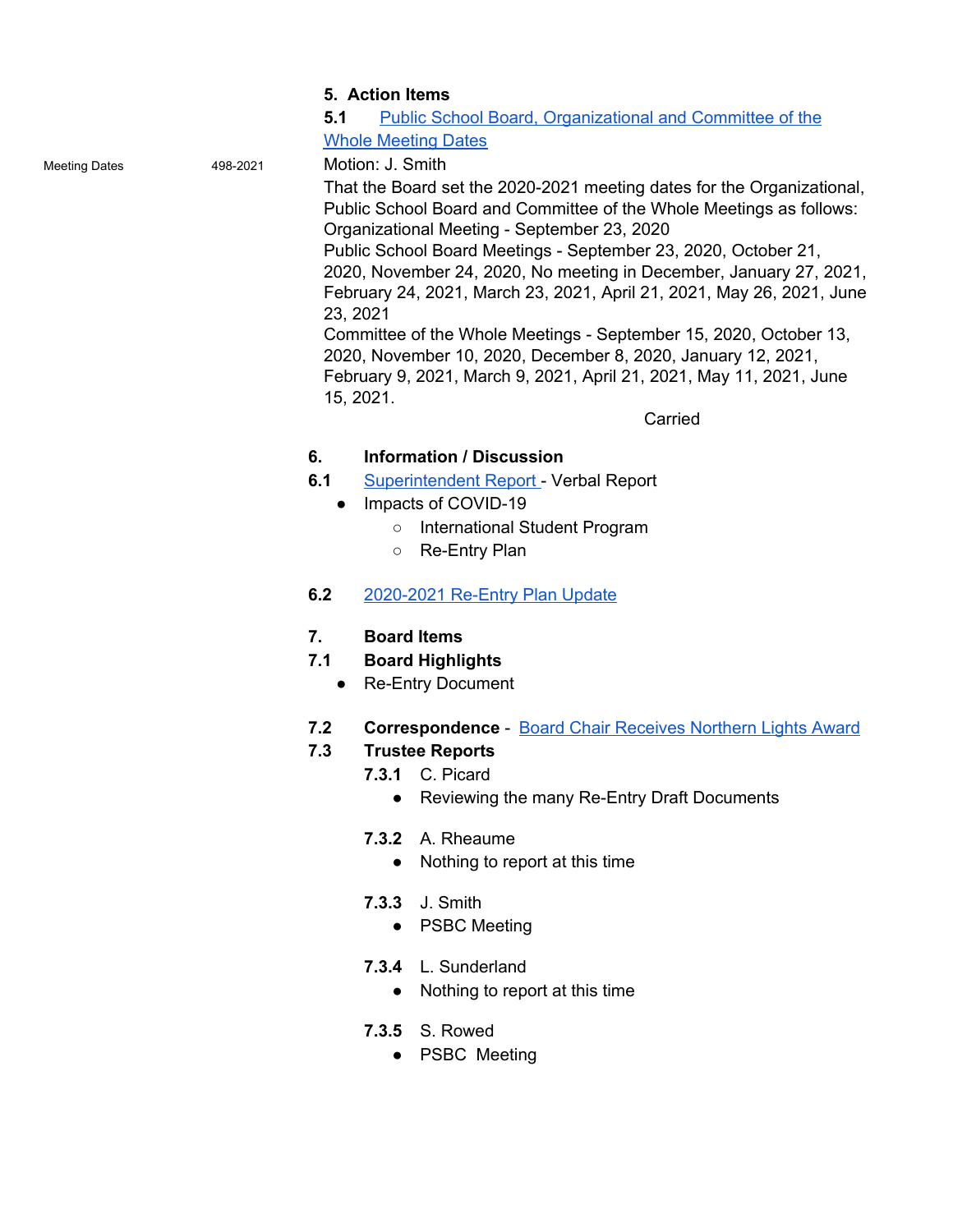- **● Q: Any update regarding the government possibly delaying the school year?**
	- Nothing as yet
- **● Q: How does the at-home learning cohort impact class sizes?**
	- Still too early to fully understand what impact this will have until we see how many parents choose the at-home learning option. Classroom teachers will continue to be delivering curriculum in the classroom regardless of how many choose at-home learning
- **● Q: Will the effort be made to eliminate combined classes?**
	- These are details we will need to address in the coming weeks once we have a better idea of student numbers.
- **● Q: How long until a child is allowed to come back to school with a negative test even if they still have COVID-like symptoms?**
	- If your child tested negative and has no known exposure to the virus, they need to stay home until their symptoms resolve (as per AHS requirements), except in the case of allergies or a pre-existing medical condition that causes symptoms similar to COVID-19.
- **● Q: What will the cell phone policy be at LGMS as currently they are only allowed to use them off school property?**
	- That will be a school decision

|                            |                                                                                                                   | 9. ili Galilera                                |
|----------------------------|-------------------------------------------------------------------------------------------------------------------|------------------------------------------------|
| In-Camera                  | 499-2021                                                                                                          | Motion: J. Smith                               |
|                            |                                                                                                                   | That the Board go in camera at 6:21 p.m.       |
|                            |                                                                                                                   | Carried                                        |
| Out-of-Camera<br>500-2021  | Motion: S. Rowed                                                                                                  |                                                |
|                            |                                                                                                                   | That the Board move out of camera at 7:00 p.m. |
|                            |                                                                                                                   | Carried                                        |
| Employee 10612<br>501-2021 |                                                                                                                   | Motion: J. Smith                               |
|                            | That Debbie McKibbin is appointed to the position of Deputy                                                       |                                                |
|                            | Superintendent effective August 1, 2020, and will fulfill all duties outlined<br>in Administrative Procedure 470. |                                                |
|                            |                                                                                                                   |                                                |

**9. In Camera**

Carried